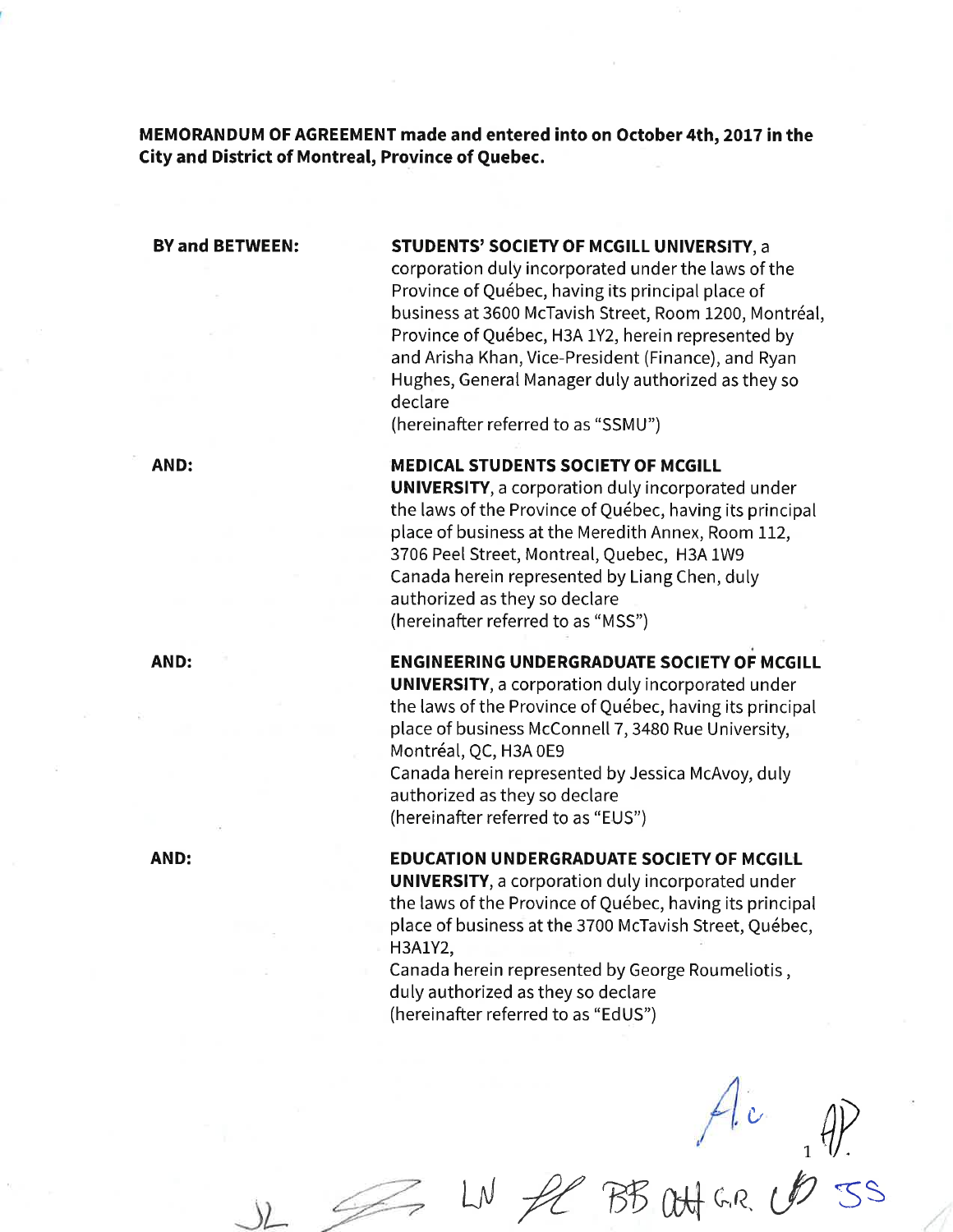# AND:

AND:

AND:

AND:

AND:

# **MANAGEMENT UNDERGRADUATE SOCIETY OF**

MCGILL UNIVERSITY, a corporation duly incorporated under the laws of the Province of Québec, having its principal place of business at 1001 Rue Sherbrooke O #039, Montréal, QC H3A 1G5, Quebec, Canada herein represented byAlexandre Perron, duly authorized as they so declare (hereinafter referred to as "MUS")

# ARTS UNDERGRADUATE SOCIETY OF MCGILL

UNIVERSITY, a corporation duly incorporated under the laws of the Province of Québec, having its principat place of business in Leacock B-L2 - 855 W Sherbrooke St, Montreal, QC, H3A 2T7 Canada herein represented by Erik Patridge, duly authorized as they so declare (hereinafter referred to as "AUS")

# SCIENCE UNDERGRADUATE SOCIETY OF MCGILL

UNIVERSITY, a corporation duly incorporated under the laws of the Province of Québec, having its principal ptace of business at Burnside Hall, Room 1821, 805 Sherbrooke St. W., Montreal, QC H3A 2K6 Canada herein represented by Jasmine Leung duly authorized as they so declare (hereinafter referred to as "SUS")

### BACHELOR OF ARTS AND SCIENCE INTEGRATIVE

COUNCIL, a corporation duly incorporated under the laws of the Province of Québec, having its principal place of business in the Leacock Building 114B 855 Sherbrooke St. W. Montréal, QC H3A 2T7 Canada herein represented by Lauren Nagel, duly authorized as they so declare (hereinafter referred to as "BASiC")

# PHYSICAL AND OCCUPATIONAL THERAPY

UNDERGRADUATE SOCIETY, a corporation duly incorporated under the laws of the Province of Québec, having its principal place of business at the Davis House, 3654 Promenade Sir Wiltiam Osler Montreal, Quebec, Canada herein represented by Jenujah Vadivel duly authorized as they so declare (hereinafter referred to as "POTUS")

 $A - C$ 

 $JL \nsubseteq hN$  fe BB an  $L$ s south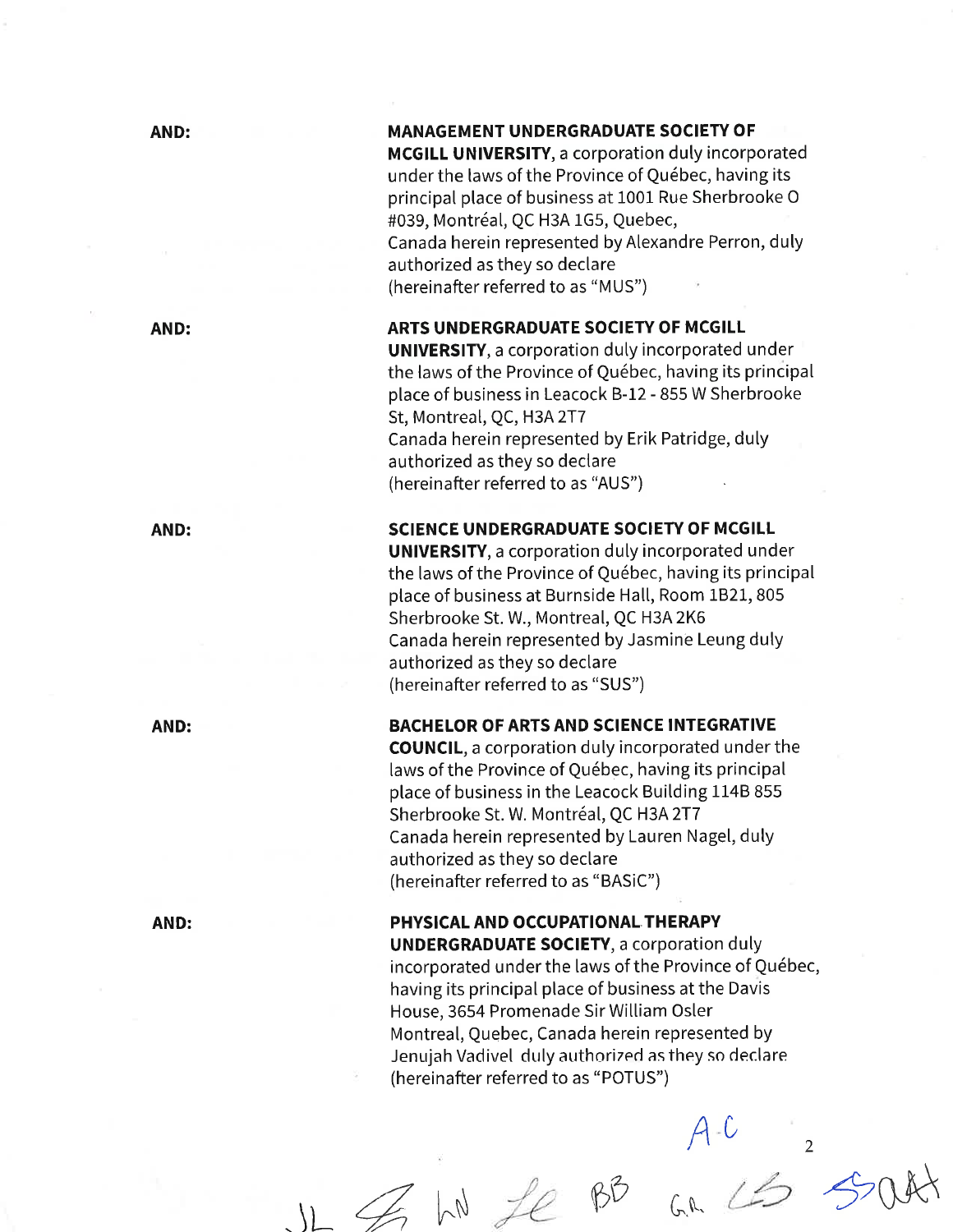### MUSIC UNDERGRADUATE STUDENTS' ASSOCIATION,

a corporation duly incorporated underthe laws of the Province of Québec, having its principal place of business 555 Sherbrooke West, H3A 1E3, Montreal, Quebec, Canada herein represented by Anna Humphrey, duly authorized as they so declare (hereinafter referred to as "MUSA")

AND:

DENTAL Students' Society, a corporation duly incorporated' under the laws of the Province of Québec, having its principaI place of business at 2001 McGill College Street, Suite 100, Montreal, QC, Canada, H3A 1G1 herein represented by Arij Kazmi, A //e h duly authorized as they so declare (hereinafter  $\mathcal{C}$  Len  $\mathcal{A}$  C referred to as "DSS").

LAW Students' Association, a corporation duly incorporated under the laws of Quebec, having its principal place of business at 3644 Peel Street, Montreal, Quebec, Canada, H3A 1W9, hereinafter represented by Béatrice Bull, duly authorized as they so declare (hereinafter referred to as "LSA").

NURSING UNDERGRADUATE SOCIETY, a corporatio duly incorporated under the laws of the Province Québec, having its principal place of business 680 Sherbrooke West, Suite 1923 Montreal, Quebec Canada, herein represented by Jacob Shannon, duly authorized as they so declare (herein referred to as "NUS")

J SIN Le BB an US JS att

**WHEREAS** SSMU is the student-owned and administered society responsible for student campus life and activities;

**AND:** 

AND: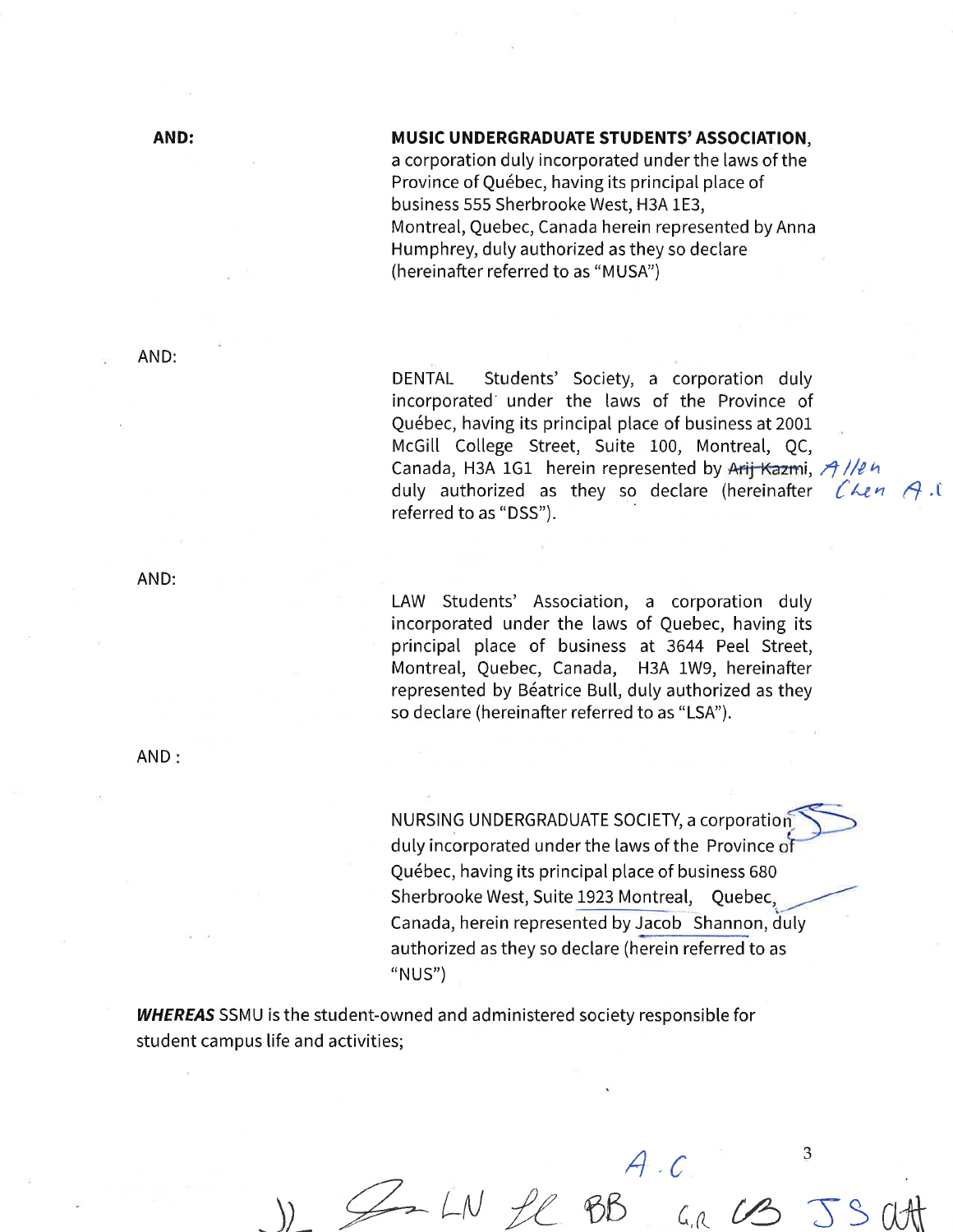WHEREAS all present parties as well as Lassman Studios Photography have signed an exclusive agreement for graduate photography on the McGill University Campus for a three year period commencing on June  $30<sup>th</sup>$ , 2018;

**WHEREAS** all present parties wish to ensure amongst themselves the distribution of a 55 rebate on the StO sitting fee(per paid student photographed) as stipulated in the agreement with Lassman Studios Photography $\cdot$ :

WHEREAS all present parties wish to ensure amongst themselves the distribution of each faculty's respective composite as stipulated in the agreement with Lassman Studios Photography;

THE PARTIES AGREE ON THE FOLLOWING:

#### DISTRIBUTION OF SITTING FEE REBATE

The fair and equal distribution of the \$10 (per paid student photographed) sitting fee rebate wilt be based on the distribution of the number of students that sit for photography broken down by facutty on a yearly basis, to align with the respective school year in which the photographs were taken. consideration for the fact that both BASiC and POTUS are interveners on this agreement, any photographs taken of BASiC or POTUS members will be considered part of the distribution breakdown, and the appropriate amount will be distributed to BASiC and POTUS.

The SSMU President will have the obligation to distribute these rebates based on a detailed report outlining the distribution of the number of students that sit for photography by faculty as provided by Lassman Studios Photography as stipulated in the agreement with Lassman Studios Photography.

#### DISTRIBUTION OF GRADUATION PHOTO ORDER PACKAGES

The fair and equal distribution of the graduation photo order packages wilt be based on a standard distribution of two (2) packages for each faculty association signed below, as well as for each of BASiC and POTUS as stipulated in the agreement with Lassman Studios Photography.

The SSMU President will have the obligation to distribute these packages on a yearly basis, to align with the respective school year in which the photographs were taken.

 $\mathfrak{c}$ 

LN JC 8B WK

L

 $\ell'$ 

4

 $1$  See Appendix A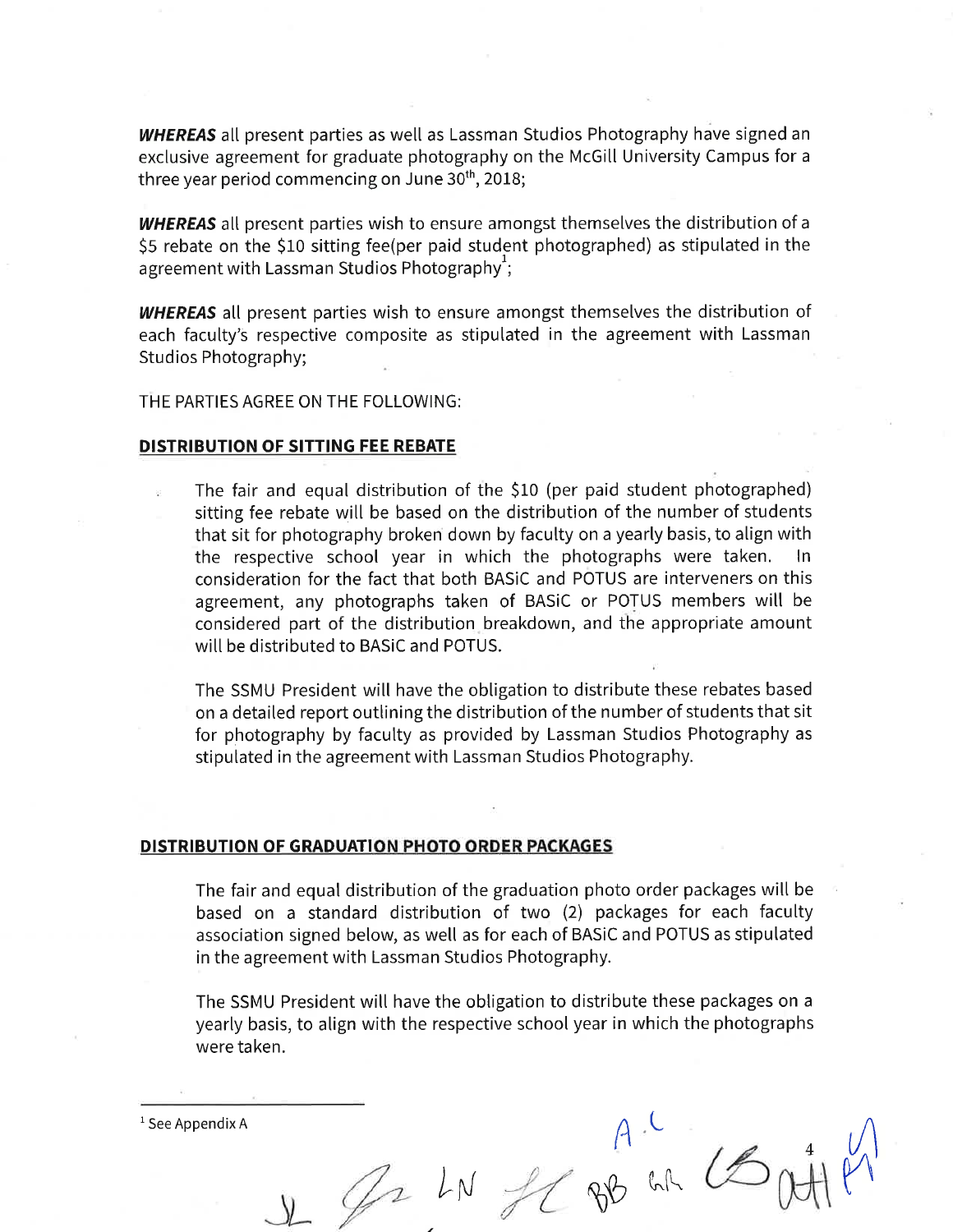#### DISTRIBUTION OF FACULTY COMPOSITES

Each faculty association signed below, as well as each of BASiC and POTUS, shall receive one  $(1)$  11"x14" complimentary faculty society composite as stipulated in the agreement with Lassman Studios Photography.

The SSMU President will have the obligation to distribute these composites on a yearly basis, to align with the respective school year in which the photographs were taken.

# **TERM**

These presents shall come into effect immediately and terminate June 30<sup>th</sup>, 2018.

That the parties hereby declare that they have expressly requested that this Memorandum of Agreement be drafted in the English Language. Les parties reconnaissent avoir exigé et consenti à ce que cette convention ainsi que tous documents, avis, correspondance et procédures légales consécutifs à, ayant rapport directement ou indirectement avec, faisant partie ou découlant de cette convention soient rédigés en anglais seulement.

### RENEWAL:

This agreement shall be reviewed in February 2018 and if all parties agree, the Agreement shall be renewed under the same terms for an additional 2 years thereby adding 2018-2019 and, 2019-2020 to the terms of the Agreement.

 $JL \n\leq 2$   $LN \n\leq 8B$   $CR$ 

 $A$  ,  $C$ 

rÖ

5

 $\overline{\partial}$ SAA

IN WITNESS WHEREOF the parties have signed on  $10/05/2$   $0/7$ 

STUDENTS' SOCIETY OF MCGILL UNIVERSITY

Per: Name: Title: Arisha Khan Vice-President Finance

Per: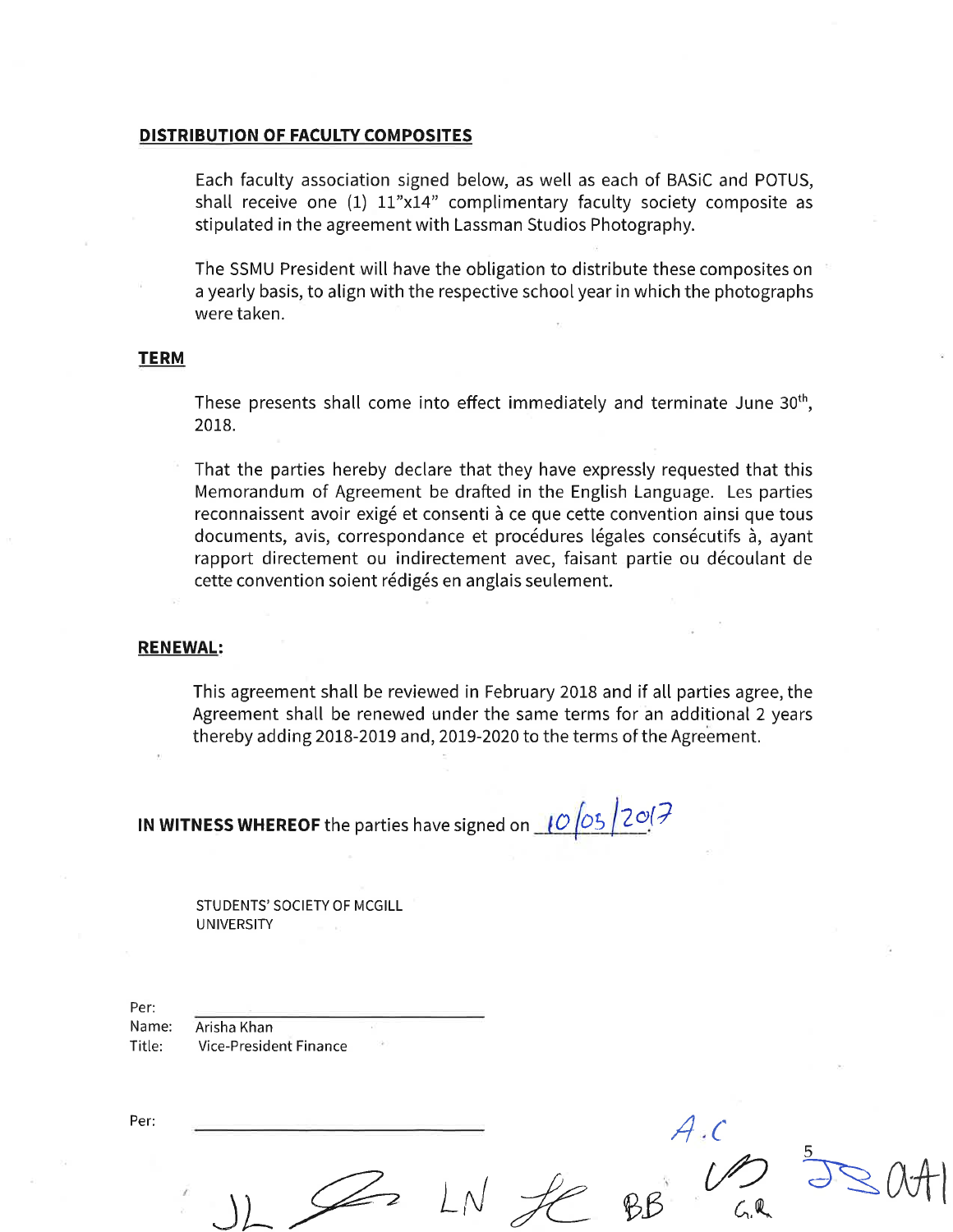Ryan Hughes Name: General Manager Title:

> Medical Students Society of McGill University

 $10/11/17$ Per: Name: Liang Chen

Title:

President

**Engineering Undergraduate Society** 

Oct 23 rd, 2017 Per: Jessica McAvoy Name: Title President

Management Undergraduate Society

Per:

Name: Title:

Alexandre Perron President

Arts Undergraduate Society

 $M^{\prime}$ 88 LB 8  $\mathscr{A}$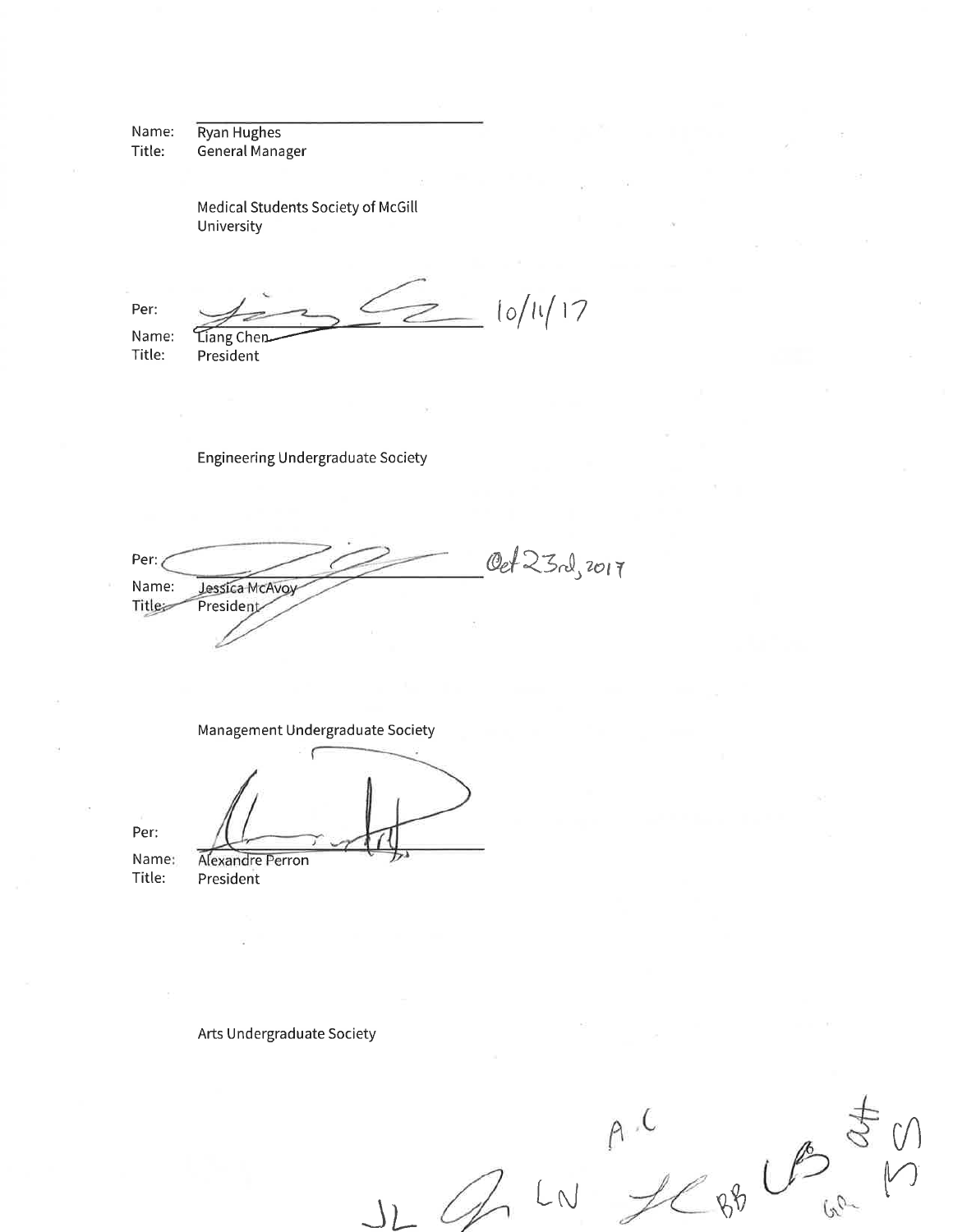Per:

Name: Erik Partridge Title: President

> Music Undergraduate Students' Association

Per: Name:

Title:

Anna Humphrey President

**Science Undergraduate Society** 

 $11-6-17$ Per: **HARAC** Jasmine Leung Name: Title: President

Bachelor of Arts and Science Integrative Council

Per:

 $\mathcal{I}$ 

Name: Title:

Lauren Nagel President

h Ml

 $\lfloor N \rfloor$ fr

 $10/11/17$ 

 $A - C$ <br> $BB$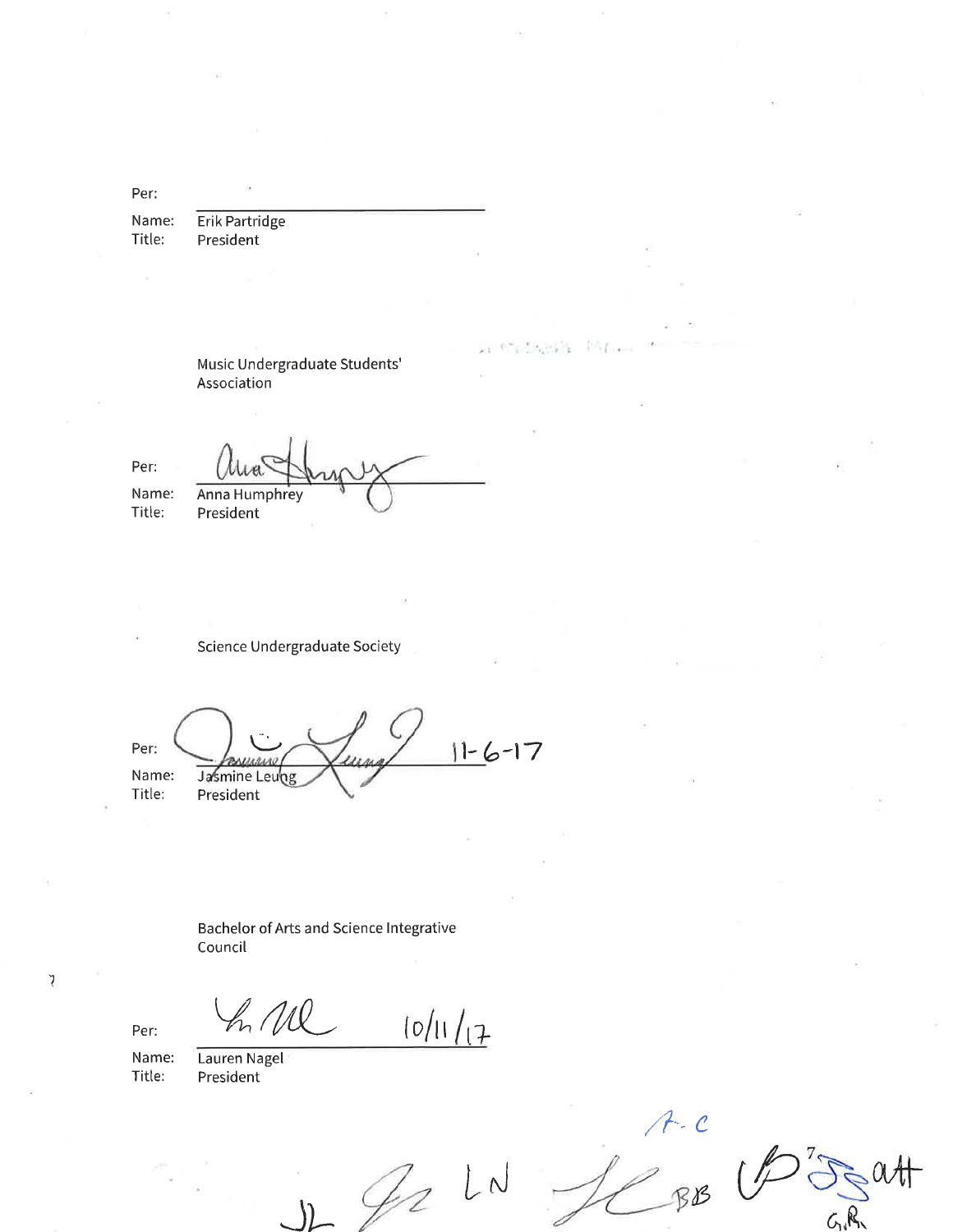Physical and Occupational Therapy **Undergraduate Society** 

Liam Bienstock Per

LIAM BIENSTOCK LD

Name: Title:

Jenujah Vadivel President

**Dental Students' Society** 

Per:

Name: Title:

Arij Kazmi All CHIEN  $e \sim$ President

Law Students' Association

Per:

Name: Title:

**Béatrice Bull** President

ice (Bul)

 $A^c$   $B^s$  $B^{\prime\prime}$  $G^{\mathbb{A}}$ 

 $10/10/2017$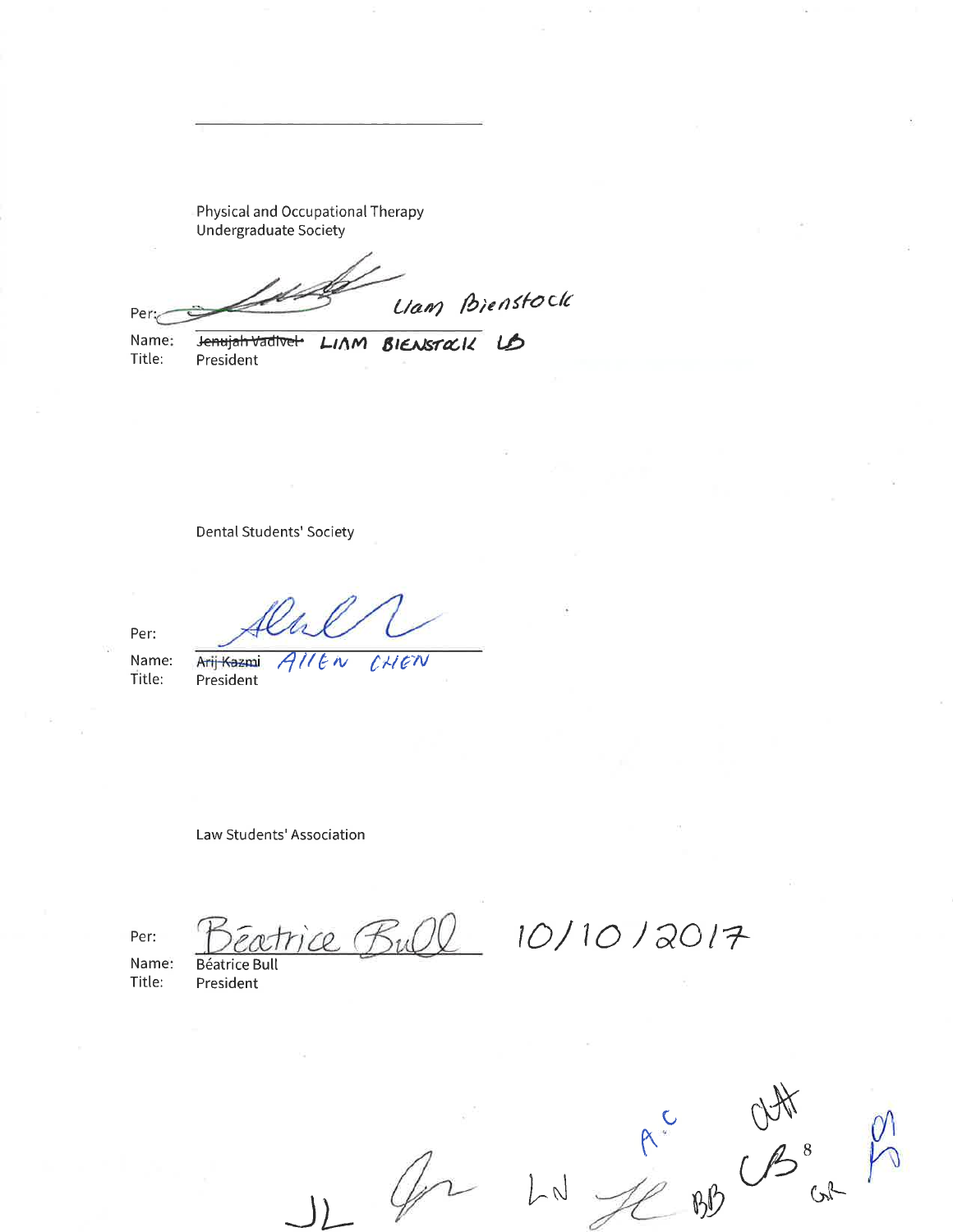Nursing Undergraduate Society

 $10/05/17$ Per: Namez Jacob Shannor Title: President

 $10/10/17$ 

**Education Undergraduate Society** 

Per:

Name: Title:

George Roumeliotis<br>President

 $7.0$  $BB16$ 

9 ር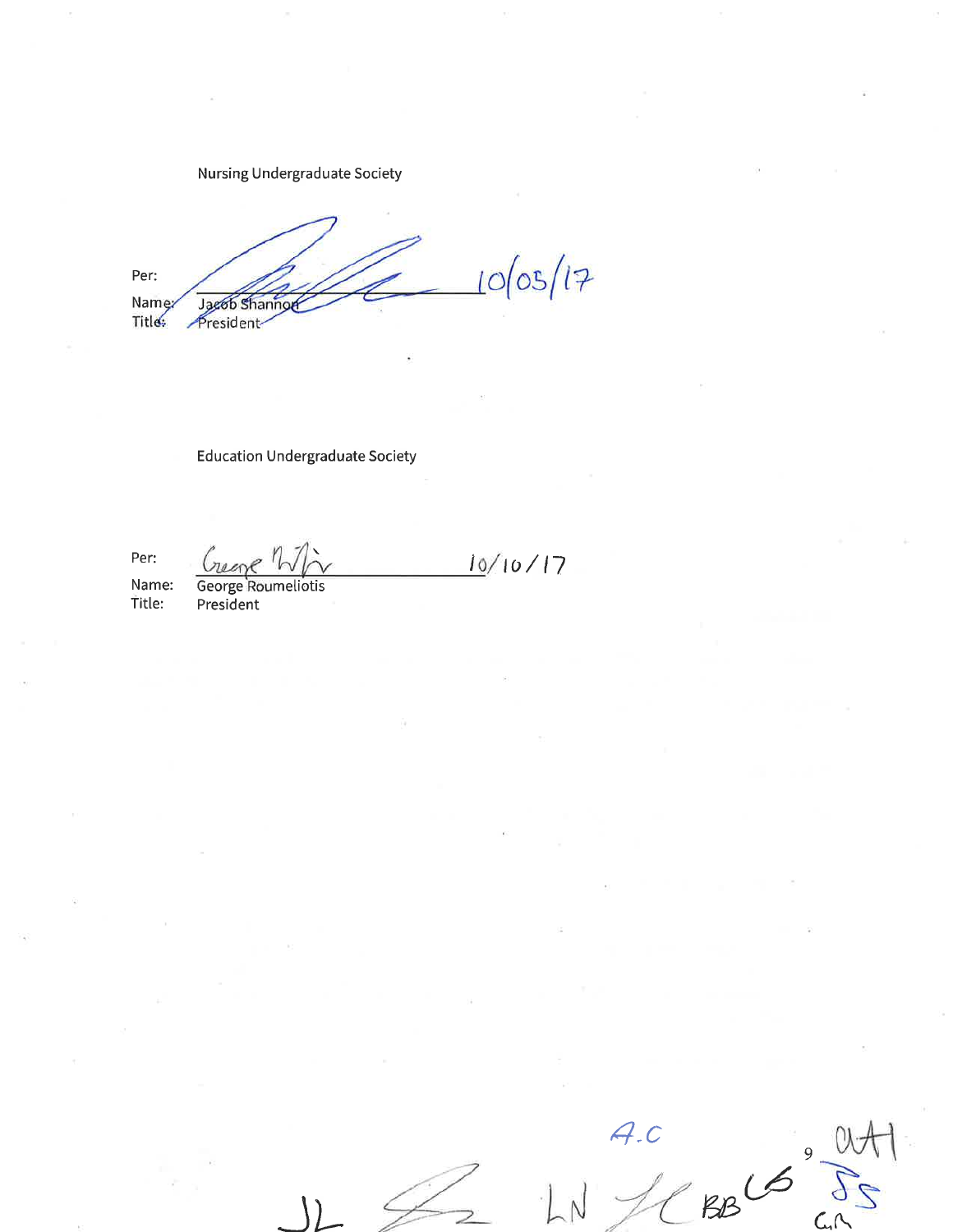**Appendix A** 

# **Photography Service Agreement**

#### **Between:**

Students' Society of McGill University, hereafter referred to as the SSMU and Stephen Lassman Studios Photography LTD., hereafter referred to as Lassman Studios Photography, for the academic years of 2017-2018, 2018-2019, 2019-2020, and 2020-2021.

### **Guarantee:**

All photography and printed portraits/products are guaranteed to the complete satisfaction of the photographed student.

### **Workmanship Guarantee:**

Where reasonable photographic discrepancies exist (i.e. defects in workmanship) Lassman Studios Photography agrees to remake or retake the associated photos at no cost to the student, or to refund the full purchase price of the photo package. In such cases, Lassman Studios Photography will also cover the cost of any associated shipping and handling fees.

# **Satisfaction Guarantee:**

 $YN$  for  $\begin{matrix} R^N \\ R^N \end{matrix}$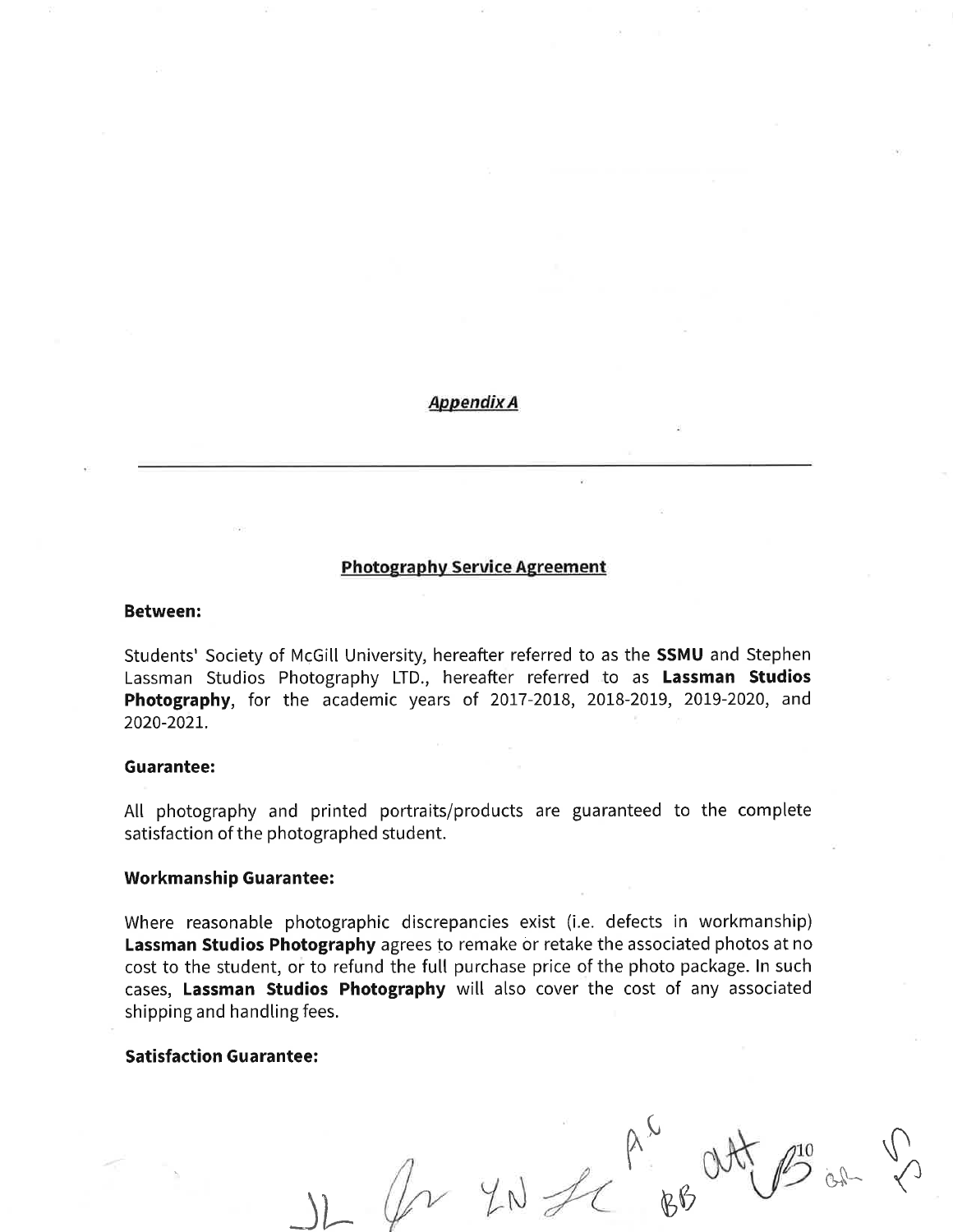Where a Student expresses dissatisfaction with their proofs, or the end product, and where such dissatisfaction is not due to defects in workmanship, Lassman Studios Photography will offer to remake or retake such photos in a timely manner and at no cost to the student. For the purposes of clarification, and without limiting the foregoing guarantee, Lassman Studios Photography witl not be required to remake portraits due to a customer's change in pose selection, quantity of photographs ordered, or the size or finish of portraits, or where a customer is not pleased with their own physical appearance.

Lassman Studios Photography undertakes to provide the following services:

# Photography service:

- 1. To provide an appointment of 10 minutes for each student
- 2. To handle all proofs and orders via Lassman Studios Photography website and mail, not through the SSMU.
- 3. To charge a Sitting fee of \$13.00 including taxes
- 4. To offer a SS.OO (per photographed and paid student) rebate to the SSMU.
	- 4.1. The rebate will include detailed reporting illustrating the number of students photographed for each faculty. The **SSMU** will be responsible for distributing respective rebates to individual faculties.
- 5. To provide a minimum of ten (10) proofs and one (1) digital high resolution class composite for each student.
	- 5.1. Printing composites will be available for purchase on Lassman's website for \$10.00 (tax included) each and they will be available at SSMU for pickup during convocation days.
- 6. To offer complimentary retakes and retouching at no cost.
- 7. To notify to **SSMU** of any price change to the product listing. (see Appendix A)
- 8. To offer digital package with Hi Resolution photos:
	- 8.1. \$50 for each pose individually (Blue background)
	- 8.2. S150 for B poses (Blue background)
	- 8.3. S195 for all poses (Blue background)

# Advertising:

- 9. To arrange all advertising appertaining to the photographic program.
	- 9.1. All advertising content, including, but not restricted to, social media posts, listsery announcements, blog articles, posters, website announcements, newspaper announcements, imagery, posters and video wilt be provided by Lassman Studios Photography.
	- 9.2. The newspaper announcements will be coordinated by Lassman Studios Photography directly with the student newspaper entity: quotation, payment and submission.
	- 9.3. All advertising content will be submitted to the Communications and Publications Manager of the SSMU at com@ssmu.mcgill.ca or a designated authority chosen by the SSMU.

 $\bigcup$ 

LÑ .+-c

 $\emptyset$ A $\dagger$ w  $\mathbb{Z}$  $\bigcup$ 11,

 $\mathcal{L}_1\mathcal{R},$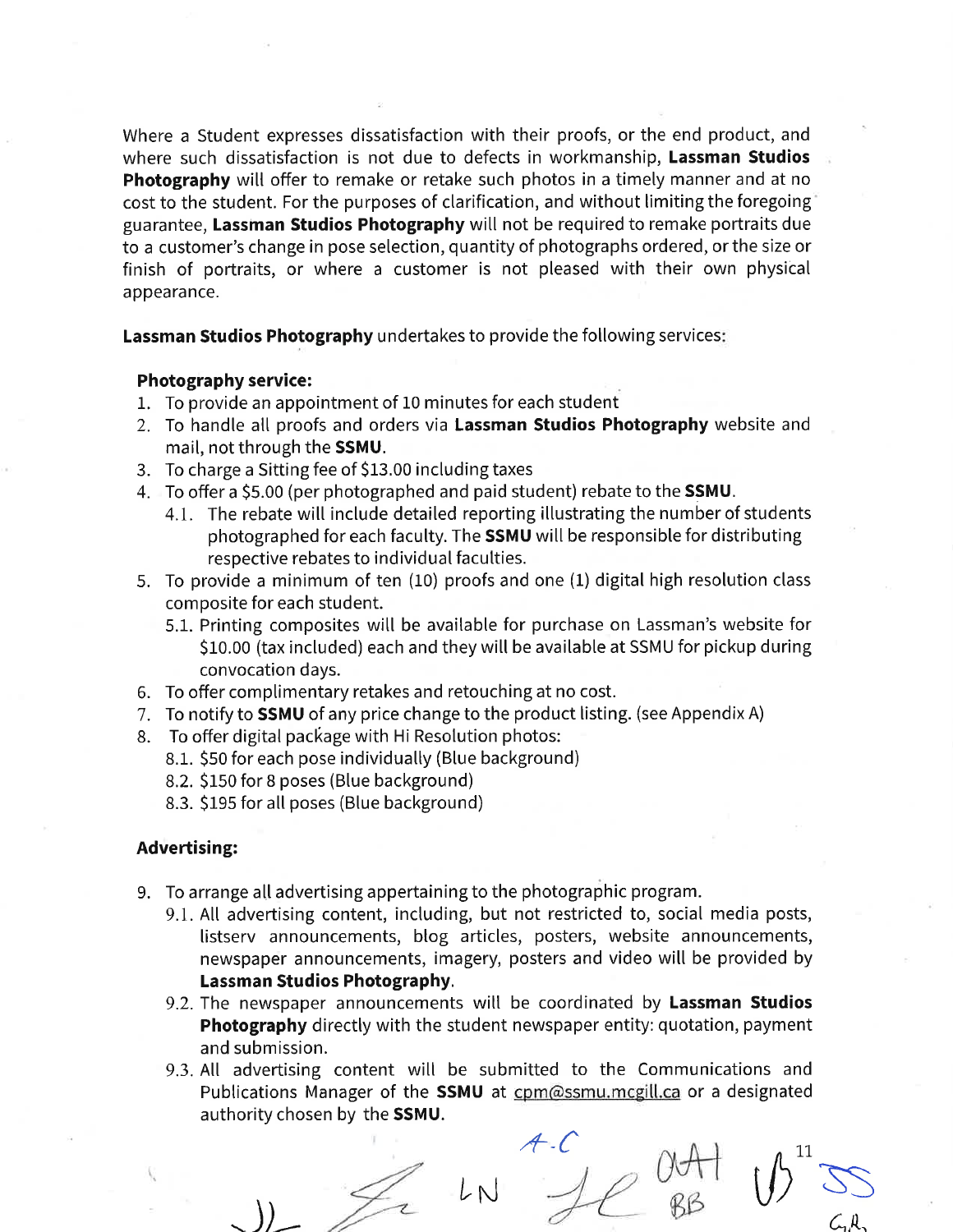# Composites:

- 10. To provide **SSMU** all digital composites for the website.
	- 10.1. In case of modification, Lassman Studios Photography will provide SSMU with the updated file.
	- 10.2. All photographs witl be submitted to the Communications and Publications Manager of the **SSMU** at cpm@ssmu.mcgill.ca or a designated authority of the ssMu.
- 11. To provide the master composite(s), where applicable, mounted and framed at no charge.
	- 11.1. The dimensions and specification will be provided by each faculty directly to Lassman Studios Photography and any size larger than  $11''$  x  $14''$  will be subject to additional costs.
- 12. To offer the SSMU group portraits, whereby Lassman Studios Photography will photograph the SSMU Employees and Executive Officials at times that are mutually satisfactory to both parties.
	- 12.1. To provide the **SSMU** (2) 11" x 14" mounted prints.
	- 12.2. Att photographs wilt be submitted to the Communications and Publications Manager of the SSMU at cpm@ssmu.mcgill.ca or a designated authority of the SSMU.
- 13. To offer each faculty one (1) complimentary mosaic, whereby Lassman Studios Photography will photograph the Executive Officials at times that are mutually satisfactory to both parties.
	- 13.1. To provide to one  $(1)$  11" x 14" printed mosaic if requested by the department or faculty.
	- 13.2. To deliver the printed mosaic back to the department or faculty directly.

# Discounts:

- 14. To offer all graduating photographed McGill students a complementary 5x7 print as an early order bonus. To be ordered within 3 weeks of images being posted online.
- 15. To offer all graduating photographed McGill students a \$10 online credit when packages are ordered. To be ordered within 3 weeks of images being posted online.
- 16. To offer all graduating photographed students a 20% discount off our entire pricelist as an early order bonus. To be ordered within 3 weeks of images being posted online.
- 17. To offer the option for SSMU to hand out 10 complimentary packages (see 8.3), valued at 5200 per package.

### Room Rental:

18. To provide a schedule for photographing during the academic year on or before July 13, 2017,2018, 2019 and 2020 respectively.

 $A^{\circ}$ 

 $JL$  for LN  $fC$  BB

 $y$  $\bigcup_{\mathcal{A}}\bigcup_{\mathcal{A}}\mathcal{A}$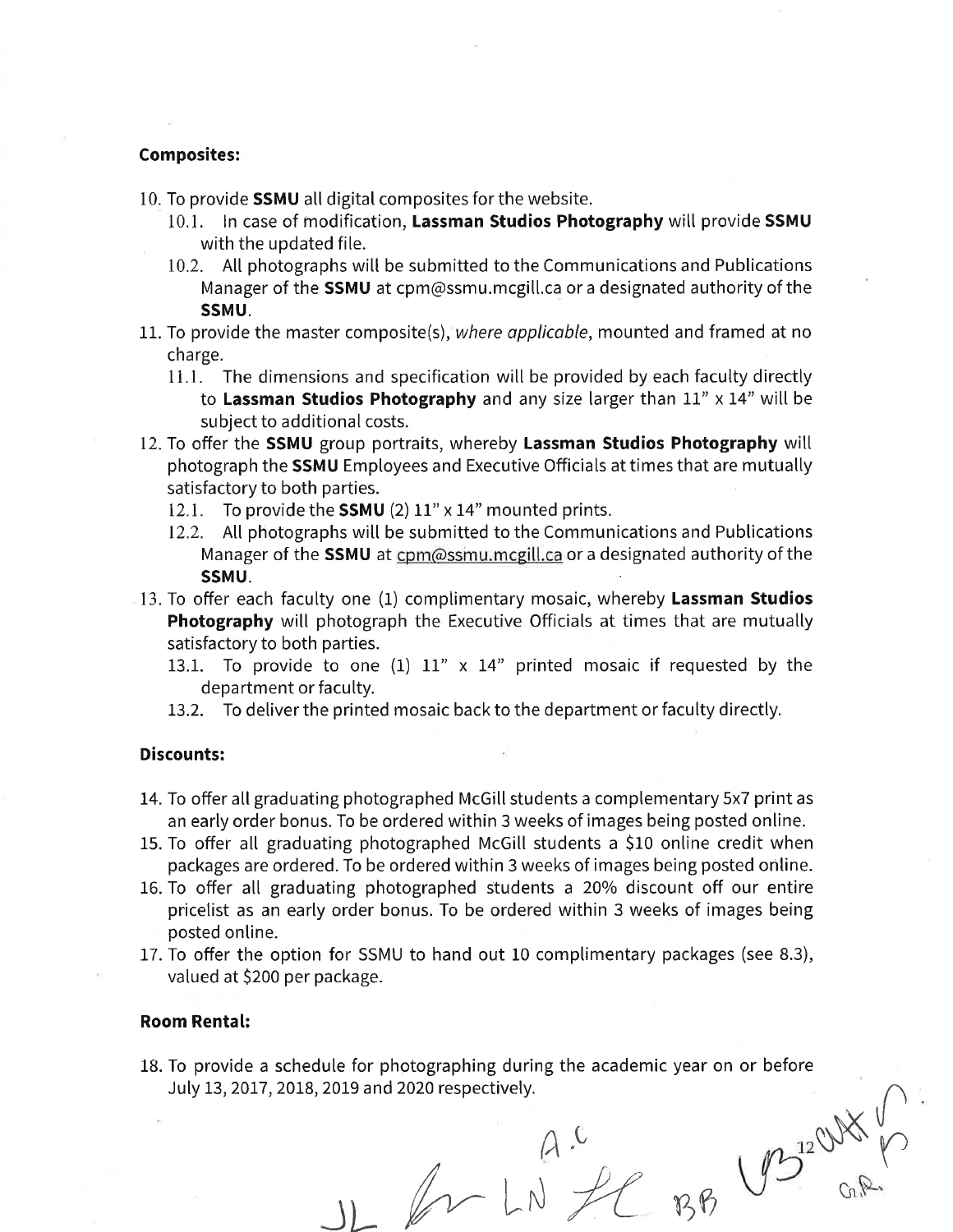18.1. Fees and condition of the rental will be detailed in a Room Rental contract provided by the Events Manager and revised every year for renewal.

The schedule for photography wilt be provided to the Events Manager at asangiovanni@ssmu.ca and the Communications and Publications Manager at cpm@ssmu.ca

### **Linked In Professional Headshots:**

19. To provide professional headshots for non-graduating students and McGill staff members.

19.1 Photography appointments to be offered each day we are at the school for the scheduled graduation portrait sessions.

19.2 Photography appointments will cost \$13.00 (tax included)

19.3 Students/Staff will be able to download the images within 24 hours of their session.

20. To provide separate Linkedln professional shoots, free of charge, for the LifeAyd / CaPS event(s) (timited to I session per semester). Room bookings to be organized by SSMU and provided at no charge.

The SSMU undertakes to provide:

1. Assistance in advertising the photography service on and/or within **SSMU** owned or managed property or media outlets (Website, posters, email, social media, etc.) when applicable laws, regulations, policies and/or rules permit such activity.

# Rights:

- 1. The SSMU reserves the right to prohibit, alter and/or schedule any and all advertising content submitted by Lassman Studios Photography.
- 2. The **SSMU** will not be responsible for advertising on or within property or media outlets not owned and/or managed by the SSMU.
- 3. The SSMU reserves the right to change the location and configuration of the photography room at any time throughout the academic year.
- 4. The **SSMU** will not be held responsible for any disruption to the photography advertising schedule or loss of photography room location in the event of emergency or disaster.
- 5. If SSMU and/or Lassman Studios Photography has breached any term of this agreement and such default is not remedied within 30 days of the other party requesting that such defautt be remedied, this agreement will be terminated after giving a minimum of 60 days notice..

4.c

53

 $C, R$ 

13

# Non-Responsibility:

 $JL \rightarrow LN \rightarrow C$ BB VB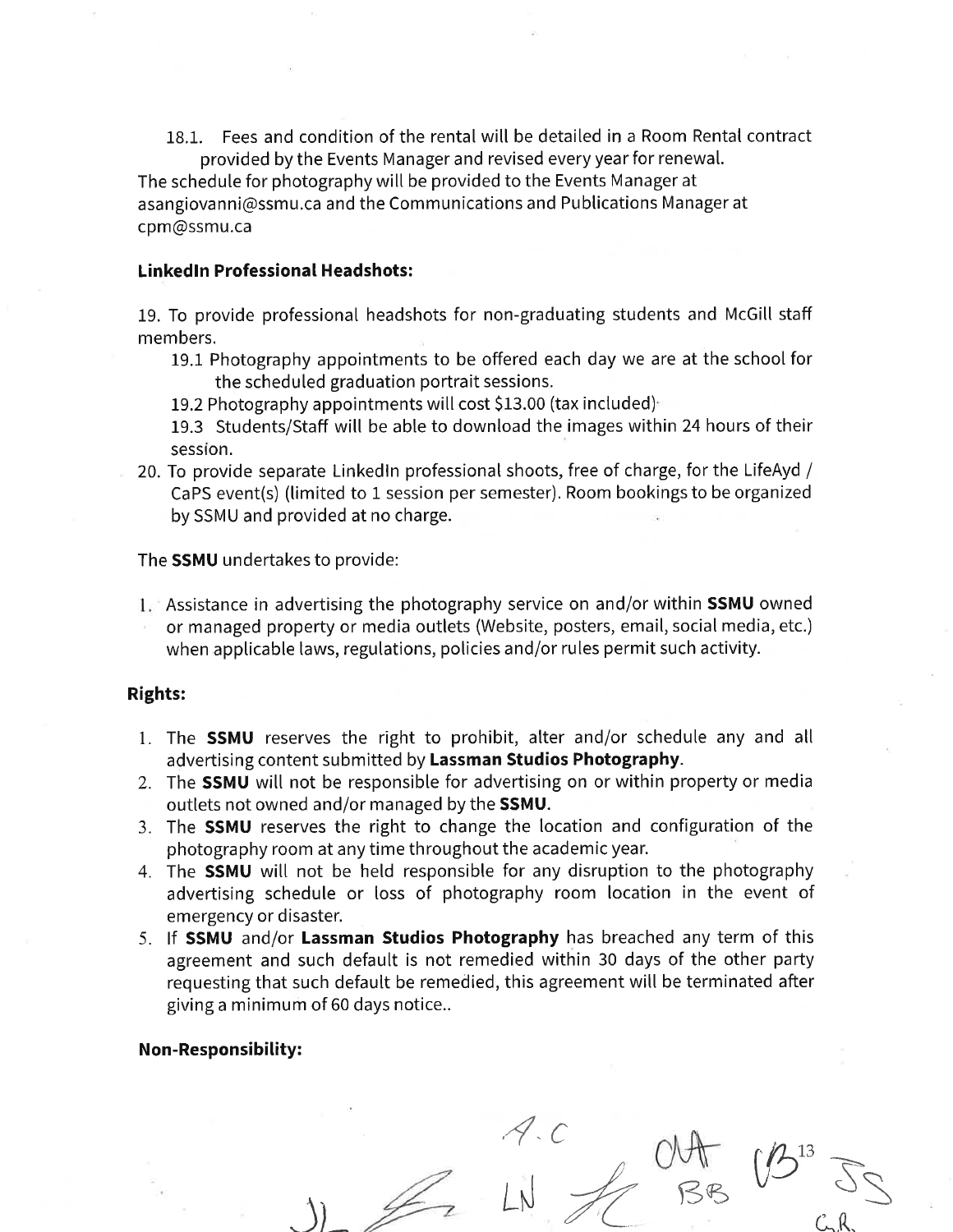- 1. Lassman Studios Photography shatl hold harmless the SSMU, its agents and its affiliate organizations from and against any and all claims, demands or causes of action arising from photographic services.
- 2. The **SSMU**, its agents, directors, representatives, and affiliate organizations shall not be responsible for any bodily injury or loss or damages arising to any property of Lassman Studios Photography on the SSMU premises.
- 3. To provide Certificate of lnsurance each consecutive year.

# Use of Name:

1. The use of the name **SSMU**, Students' Society of McGill University, McGill University, or any similar name in connection to the photographic services is prohibited unless otherwise specified in the articles of this Agreement and/or permission is provided by the President of the SSMU.

### Language:

- 1. The **SSMU** and Lassman Studios Photography declare that they have requested the present agreement and all other documents relating thereto to be drawn up in English.
- 2. L'AÉUM et le Commanditaire reconnaissent avoir requis que cette convention ainsi que les écrits qui s'y rapportent soient rédigés en anglais.

#### Renewal:

This agreement shall be reviewed in February 2020 and if both parties agree, the Agreement shall be renewed under the same terms for an additional 3 years thereby adding 2021-2022, 2022-2023, and 2023-2024 to the terms of the Agreement, subject to the head lease renewal.

# LASSMAN STUDIOS PHOTOGRAPHY IS HEREBY DESIGNATED THE EXCLUSIVE PORTRAIT PHOTOGRAPHER AND IS AUTHORIZED TO PROVIDE THE SERVICES LISTED ABOVE.

Dated this \_\_\_\_\_ day of \_\_\_\_\_\_\_\_\_\_\_\_\_, 2017

NAME: Representative from SSMU

NAME:

Representative from SSMU

NAME: Garry Lassman Representative for Lassman Studios Photography

 $A^{\circ,C}$  $\frac{1}{2}$   $\mu$   $\frac{1}{2}$   $\frac{1}{8}$   $\frac{1}{12}$   $\frac{1}{10}$   $\frac{1}{10}$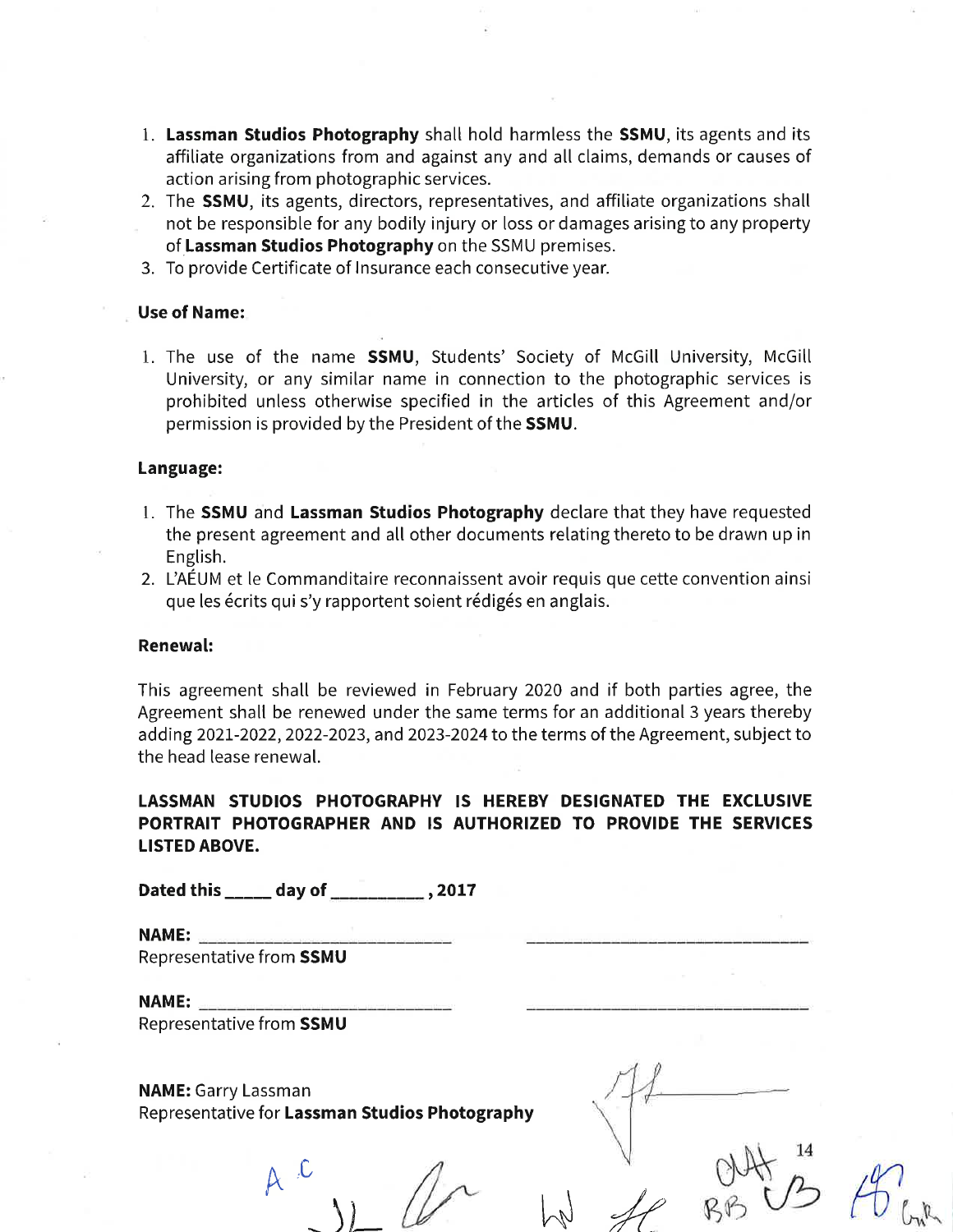A.C CAST BE UD 5S "GIR